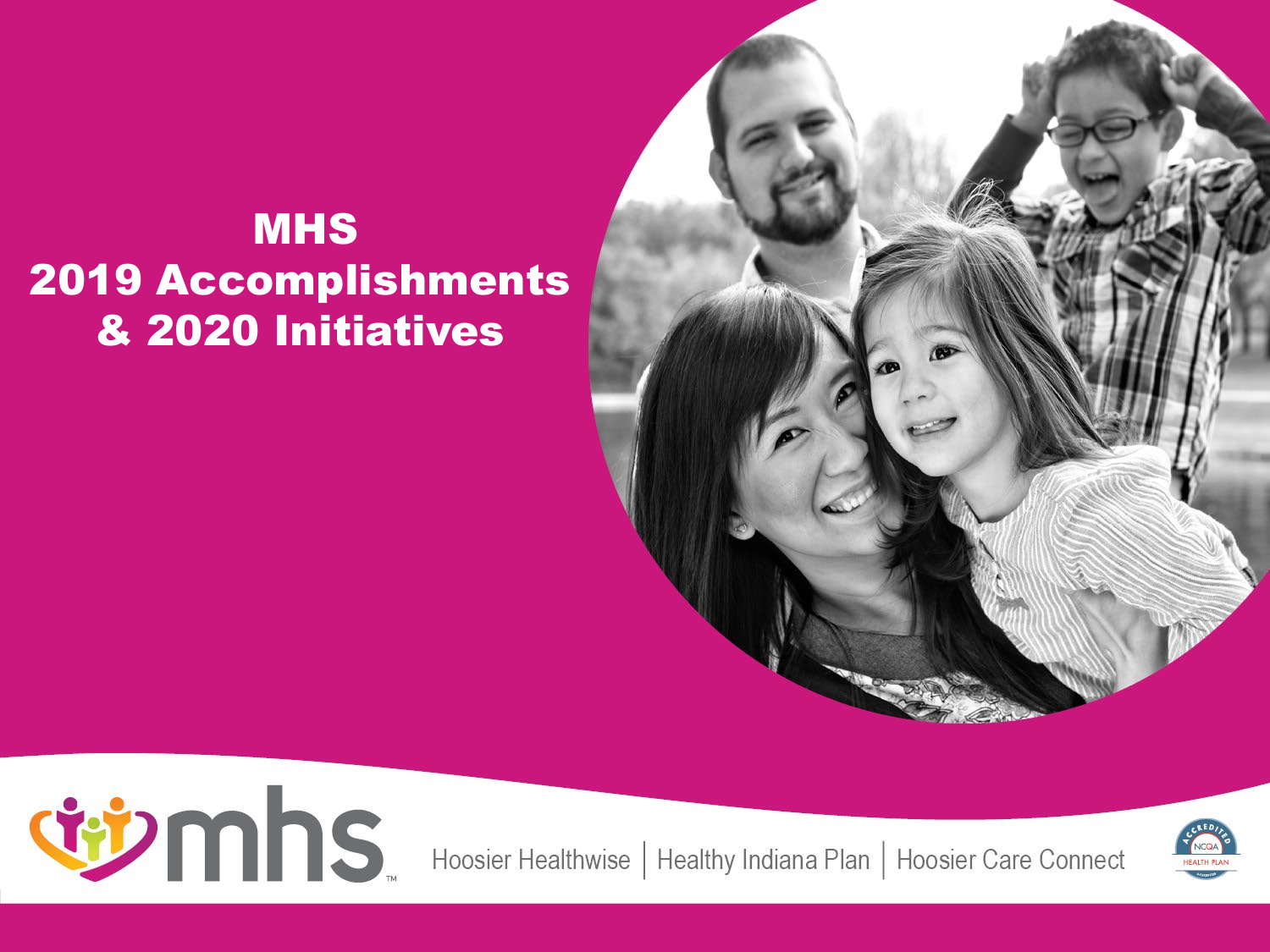# *<u>ii*mhs</u>

## 2019 Accomplishments

#### Network accomplishments:

- MHS is contracted with 34 SUD facility locations that are currently enrolled with the State.
	- 2 additional facilities have been targeted for additional recruitment and we are actively working with those sites towards enrollment.
- MHS is contracted with a total of 17 OTP provider groups.
	- All active OTP provider sites found on the following DMHA website are in-<br>network for MHS; [https://www.in.gov/fssa/dmha/files/OTP\\_Map.pdf](https://www.in.gov/fssa/dmha/files/OTP_Map.pdf)
- MHS Provider Relations and Network leadership routinely participate in the DMHA's OTP Provider Meetings. MHS has provided updates during those meetings on the following topics:
	- MHS OTP Provider Enrollment Process;
	- Provider billing issues or questions;
	- Offering an MHS point of contact (POC) for any OTP provider concerns or issues related to MHS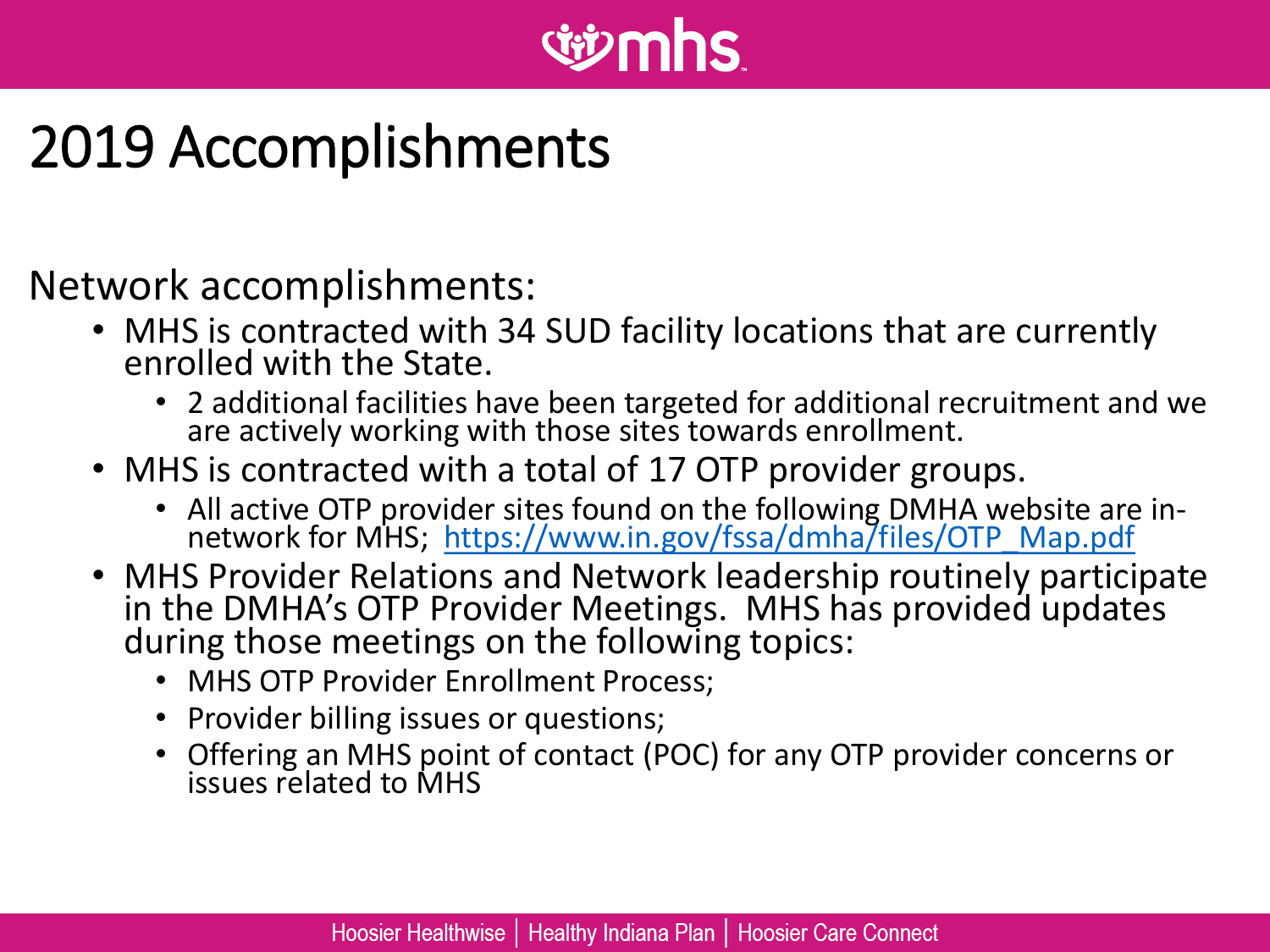# *<u>iiimhs</u>*

## 2019 Accomplishments

Network accomplishments:

- MHS launched an Opioid Online Resource Center for Providers:
	- Opioid Treatment Education
	- Prescribing limits and alternatives
	- Patient resources
	- Links to statewide support services
	- Our companion member resource center offers links to helpful materials and statewide support services

Access to this new tool online at:

<https://www.mhsindiana.com/providers/opioid-resources.html>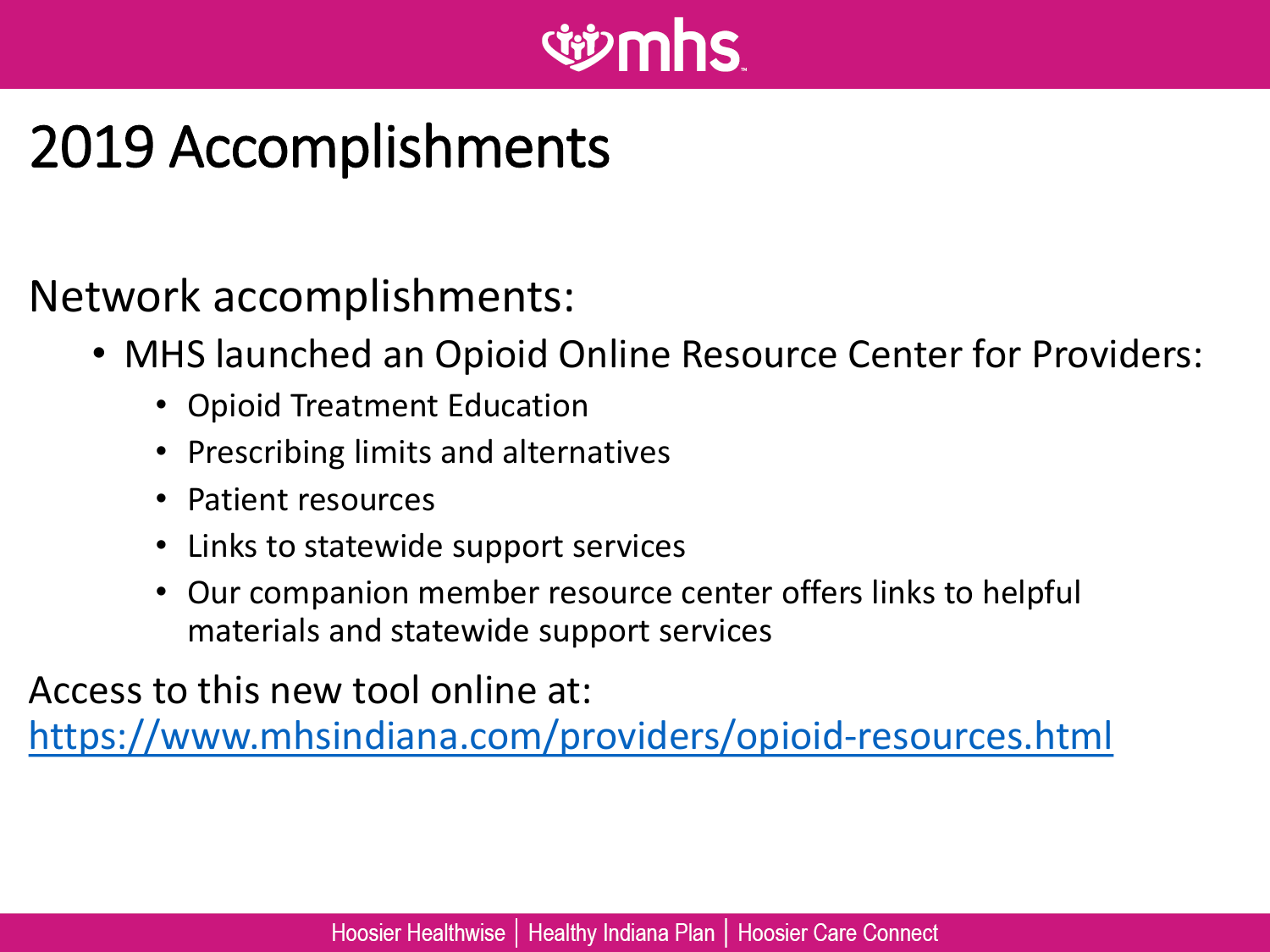# **Givmhs**

## 2019 Accomplishments

Pharmacy accomplishments:

- No prior authorization required for generic Suboxone tablets and Vivitrol injections.
- Implemented IN Medicaid pharmacy benefit edit to reduce concurrent use of opiates and benzodiazepines.
- Continual monitoring of opiate prescribing
- Programmed our system (State mandate) to require a pharmacist to enter an override for a member to concurrently receive an antipsychotic and an opiate.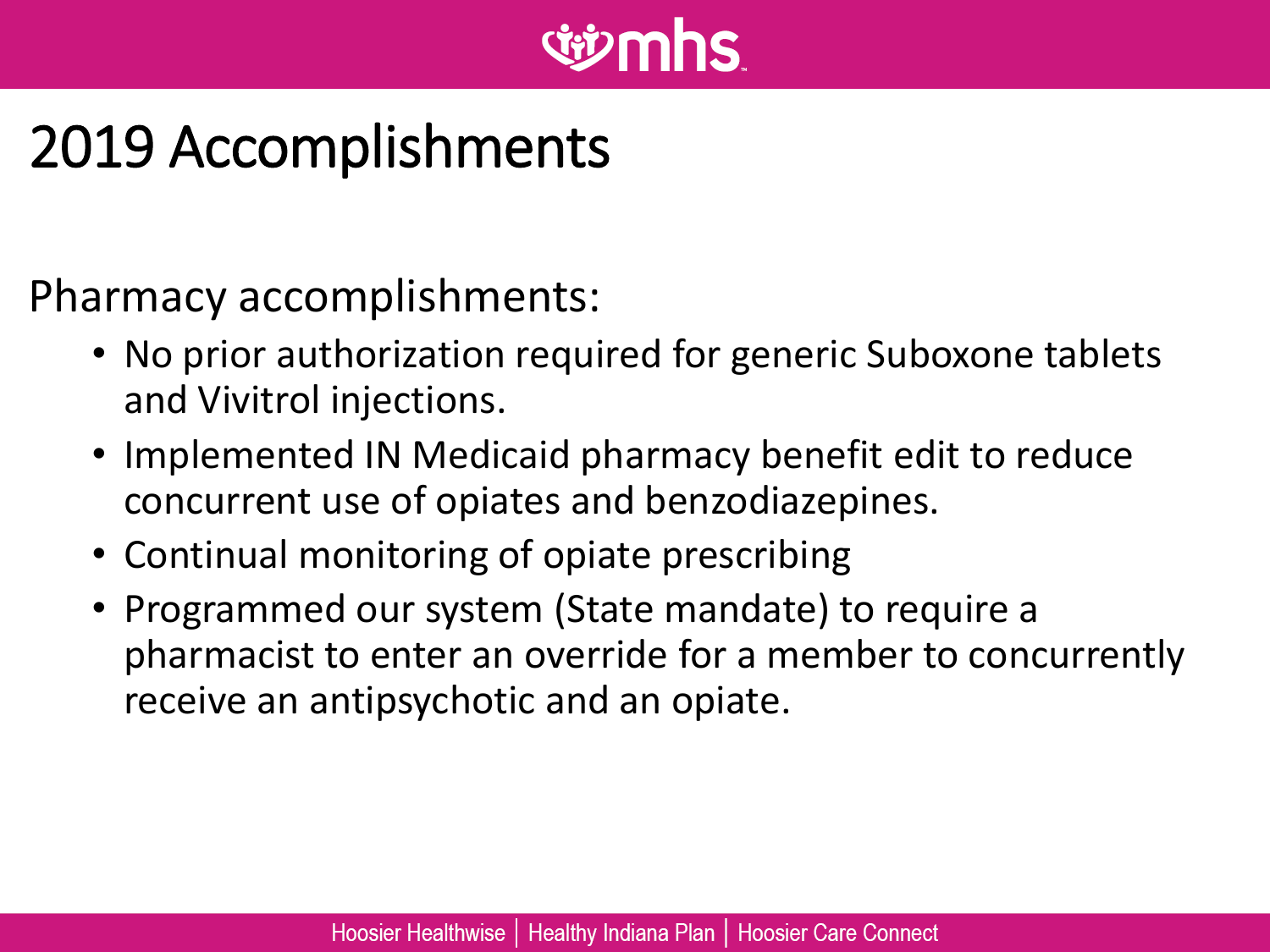# *<u>vienns</u>*

### 2019 Accomplishments

- Care Management (CM) accomplishments:
	- CM and Utilization Management (UM) hold regular case conference calls with several CMHCs and IP facilities.
	- We have field based CMs who conduct face to face meetings with providers in their offices as well as members at facilities, provider offices, member home, community settings.
	- We prioritize members who are seen in the ED for BH and/or SUD (overdose). We outreach (phone call and mail letters) to all of those members and we send PMPs a letter
	- We have an incentive for HIP members needing IOP (\$40 for enrolling in IOP, \$10 per session attended up to \$100)
	- We have a perinatal SUD Disease Management program
	- We contributed to the State's successful response to the Maternal Opioid Misuse (MOM) Grant.
	- We have a close partnership with CleanSlate. We assign a CM to each location for smooth care coordination and we hold monthly calls with their leadership.
	- Opioid Resource Center for members on our MHS website
	- 70% of our RCP members had a SUD diagnosis. We graduated 25% of our RCP members.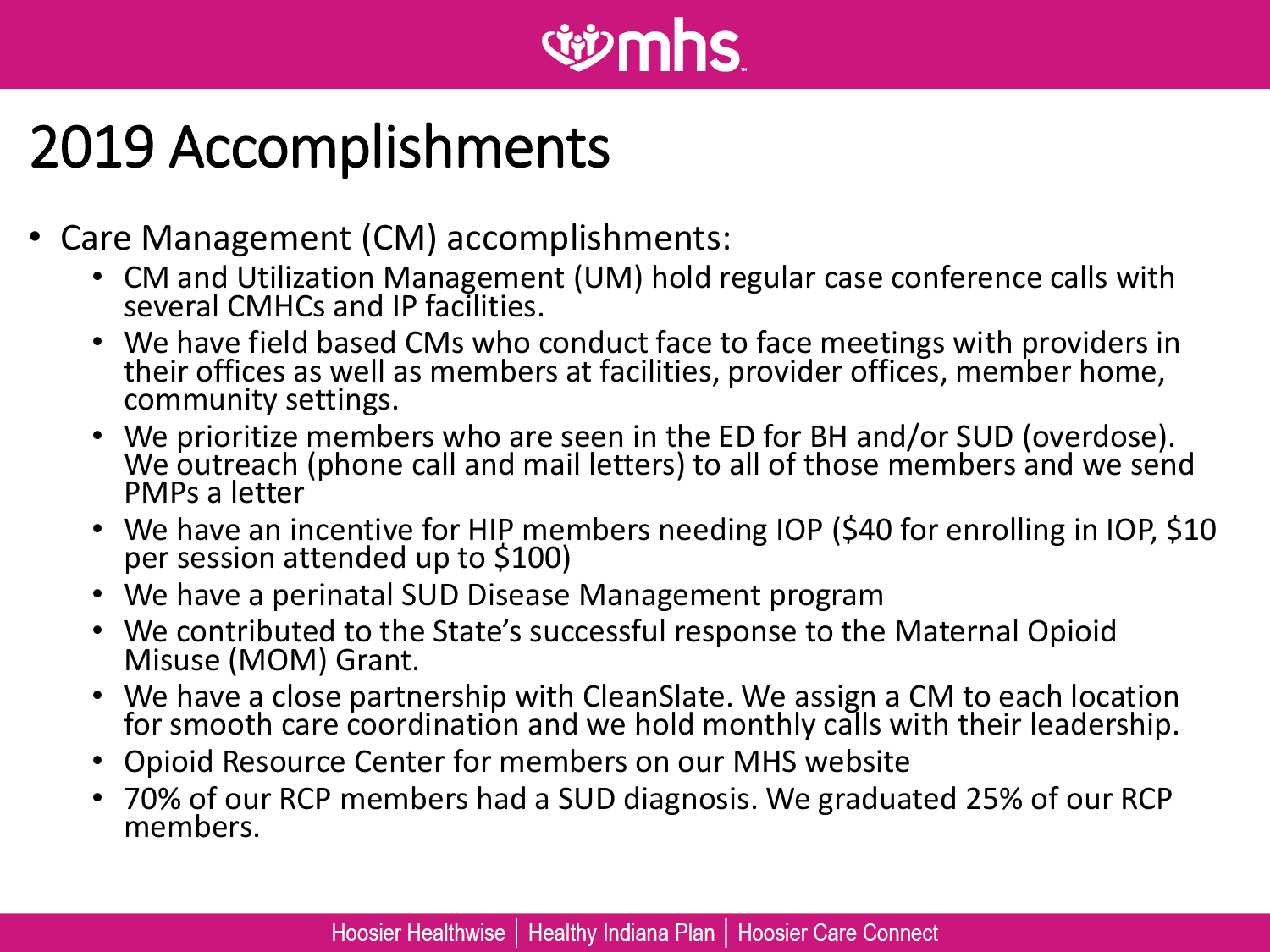# *<u>tiomhs</u>*

## 2019 Accomplishments

#### • SIU (Special Investigations Unit):

• MHS has contracted with a forensic consultant/physician who is board certified in anesthesiology, pain medicine and addiction medicine to evaluate the standard of care provided to members who are suspected of taking excessive and inappropriate combinations of opioids and other controlled substances. The consultant, who has been an expert witness in numerous federal and state investigations, identified overprescribing physicians who were terminated and referred to the state for further investigation. This will continue into 2020.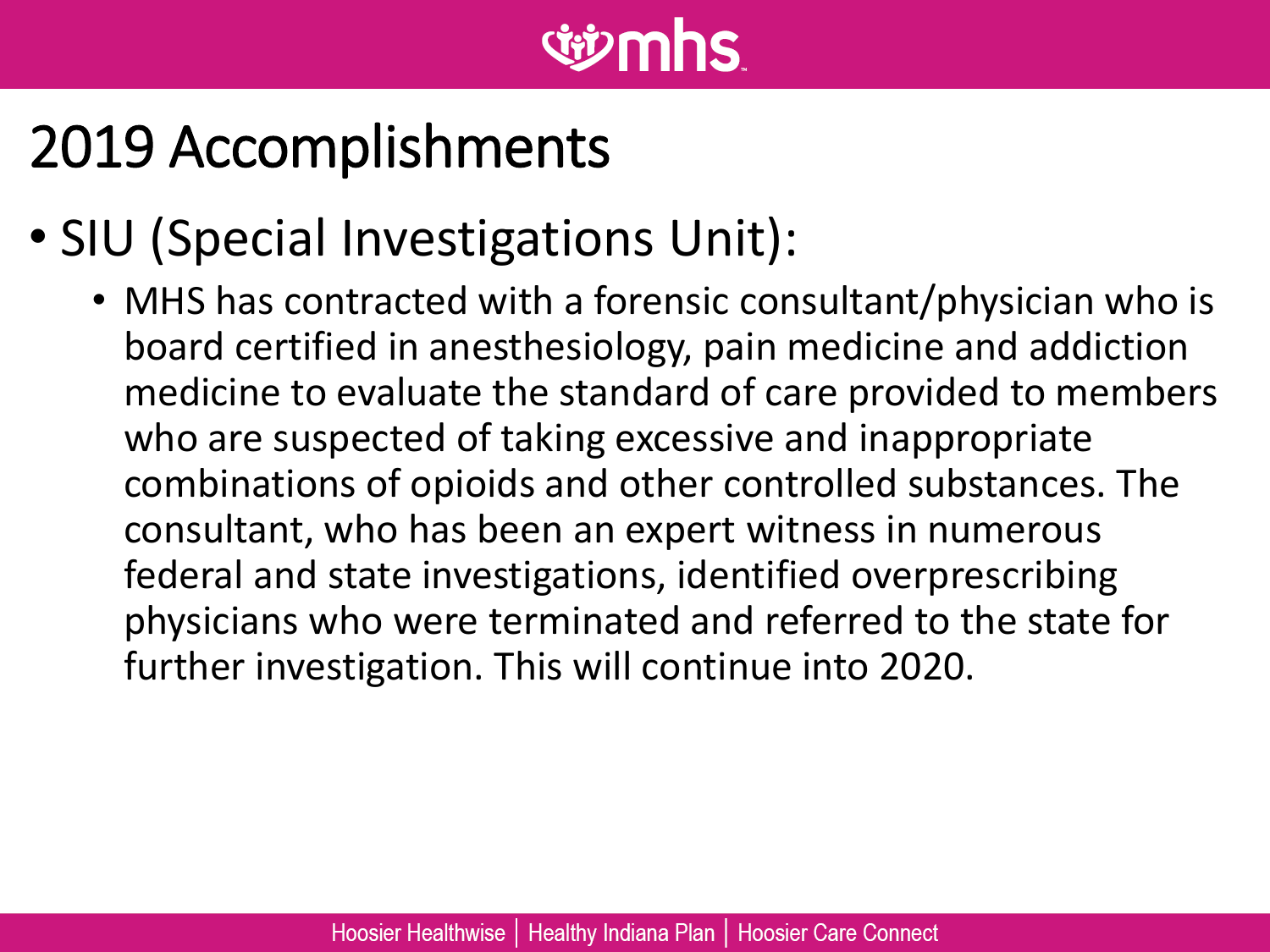

### 2020 Initiatives

- Network:
	- Expanding MAT providers
	- Expanded our contract with CleanSlate for all Medicaid members and Marketplace
- Pharmacy:
	- Limited stimulant prescribing to adults with inappropriate diagnoses
	- Edits to reduce inappropriate therapeutic duplication of nonstimulant drugs for ADHD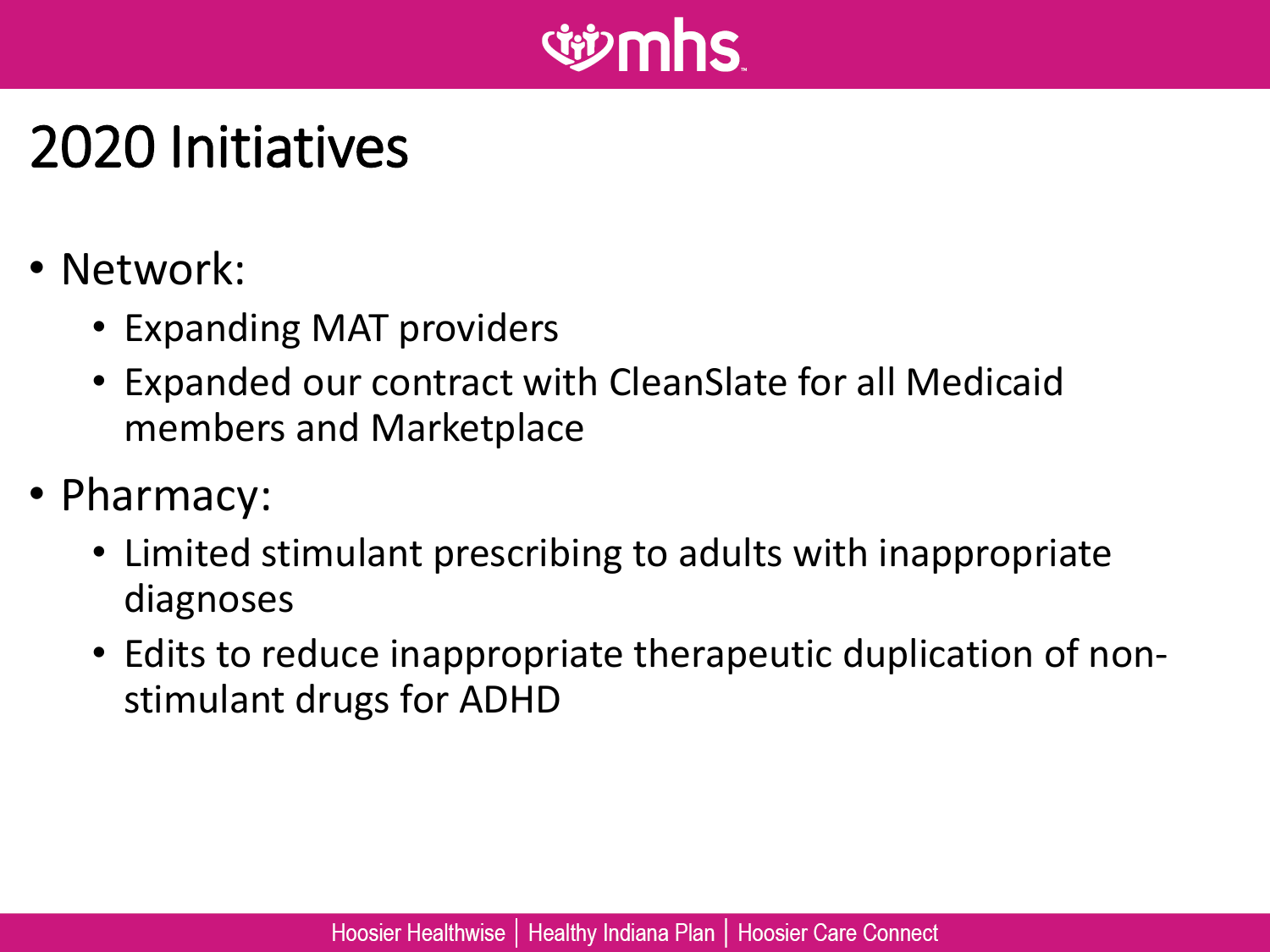

#### 2020 Initiatives

- Care Management:
	- Continuing 2019 accomplishments
	- Adding non-pregnant SUD Disease Management program
	- Adding incentives for HCC and HHW members to attend IOP
- SIU (Special Investigations Unit):
	- Continue collaboration with forensic consultant